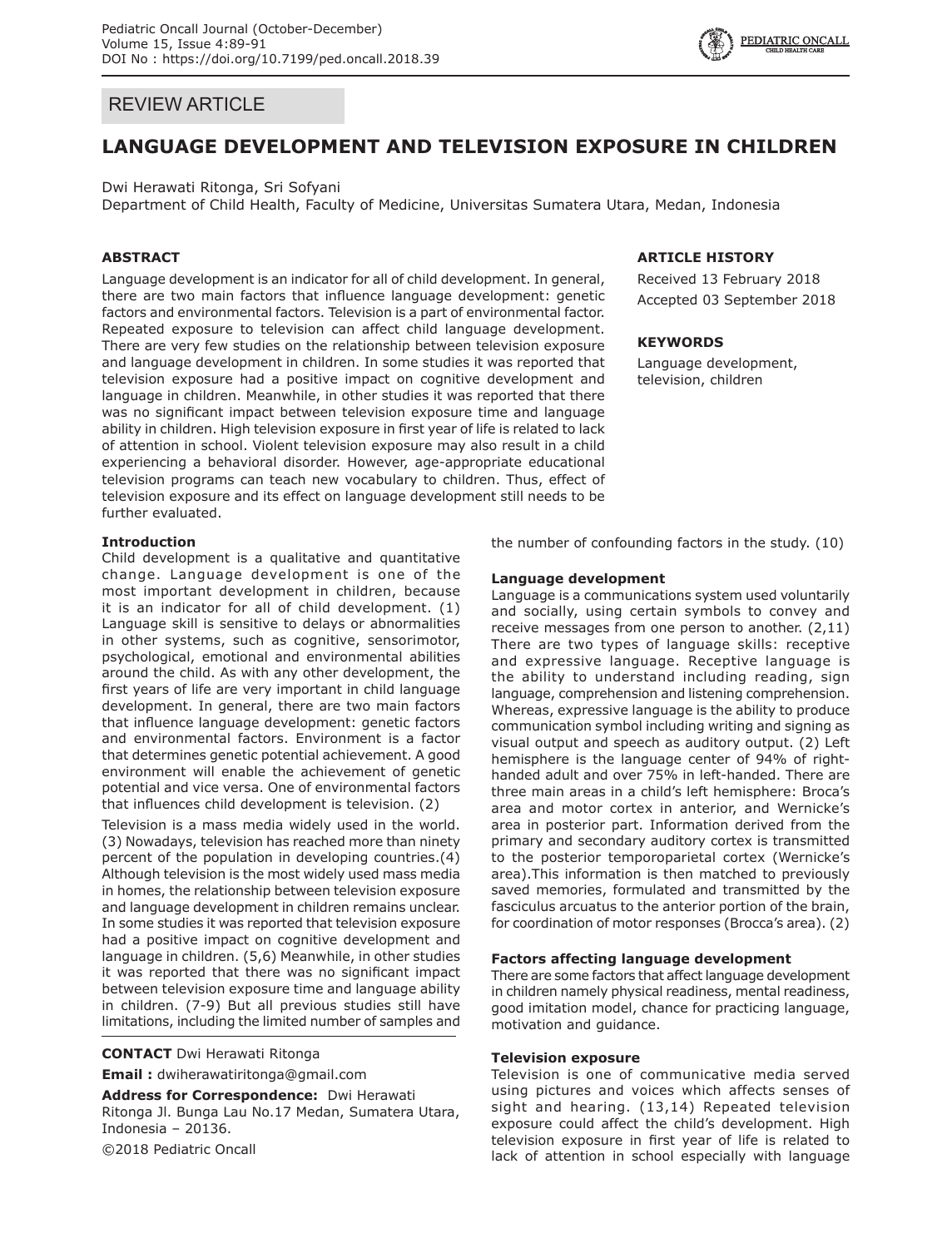and reading. If television is used as a substitute for reading and talking with others at a young age, children will experience language development disorders. (15- 17) In addition, high television exposure also raises attention issues and decrease in planning and judging capabilities. Violent television exposure may also result in a child experiencing a behavioral disorder. (18,19) The American Academy of Pediatrics (AAP) in its 2001 publication recommends the following about television exposure in children, including (17) :

- Television exposure time is limited to no more than one to two hours per day
- Do not put the television in a child's room.
- Reduce exposure to children under two and increase interactive activity that affects brain development such as talking, playing, singing and reading together
- Keep an eye on children while watching television. Television programs should be educative, informative and non-violent.
- Watch television with the child and discuss the content.
- Use controversial television programs as material for discussions on family meaning, violence, sexuality and drugs.
- Use a video recorder wisely to show recording of quality educational programs for children.

#### **Characteristics of Television Programs Influencing Language Development**

The impact of television exposure in each age group is different. The vocabulary of the language is the center of attention in many studies and is influenced by ageappropriate content, exposure to new and familiar languages, frequent exposures, the possibility of interaction and the presence of adult accompaniments while watching television. Age-appropriate educational television programs can teach new vocabulary to children even in the absence of accompanying adults. Even so, the presence of a companion while watching television can improve language skills. (20,21)

#### **Quantity of Television Exposure Affecting Language Development**

Some studies suggest that there is a correlation between low language proficiency in pre-school age children with high adult television program exposure and child entertainment programs such as commercial cartoons. (22,23) While in some other studies it was found that children's entertainment television programs did not have a negative impact on language development but there was a relationship between children who watched commercial cartoons with high general television exposure. (5,23,24) This high television exposure relates to low language skills. It is not clear from the existing studies what happens to situations where children do not watch television for long periods of time. (25)

#### **The relationship between telvision exposure and language development in children**

Although it has been clear that children can learn a variety of behaviors from television such as aggressive behavior and the introduction of numbers and letters, it is still a debate about the effectiveness of television in teaching the language to children. (26-30) The relationship between telvision exposure and language development in children has not been clear. There are several reasons for this lack of studies. First, it is more difficult and more time-consuming tests for very young children. Second, until the last decade, television was generally designed for verbally prepared children. Therefore, the effects of television on praverbal children are still debated. (31) When children listen to talk directly from adults or television, they may be able to learn new words. However, it may also be that visualbased television does not offer sufficient input for early childhood learning.(31) Some evidence suggests that children aged 18 months will watch television for a certain period and have a verbal response to television, especially when exposed to quality educational programs. This response indicates that the learning process plays an important role even though what the child understands from television is far from what it should be. Interaction with adults plays an important role in improving language development. High television exposure means lowering interactions with adults. At the age of 24 months, the child can obtain information from television exposure, depending on the characteristics of the child, such as age and linguistic maturity. This will affect how the child responds to the television and what it gets from the television exposure. Children aged two years up to five years can also benefit from television exposure, depending on the quality of the program content, the compatibility of television program content with the age of the child, and the opportunity of interaction with the companion while watching. Children in this age group can build receptive language, expressive language, knowledge of letter sounds, and narrative knowledge. Children can also improve their understanding of familiar words from unaccompanied television exposure, while accompanied by a child's companion can improve language skills and understanding of unfamiliar words. (20) In contrast to previous evidence, it is stated that children with high television exposure may have low expressive language skills and possibility of speaking disorders. Although intermediate expressive language skills are associated with exposure to the child's television, the specific causes and effects of the relationship have not been identified.(20)

#### **Summary**

Language development in children is one of the important developmental sectors. There are several important things in the process of language development such as physical preparation, mental readiness, the existence of a good model to be imitated, the opportunity to practice, as well as motivation and guidance. Television is one of the most effective media in delivering its message. Repeated television exposure can affect children's language development. There is still controversy from several existing studies on the relationship between television exposure and language development.

# **Compliance with Ethical Standards**

**Funding:** None

**Conflict of Interest :** None